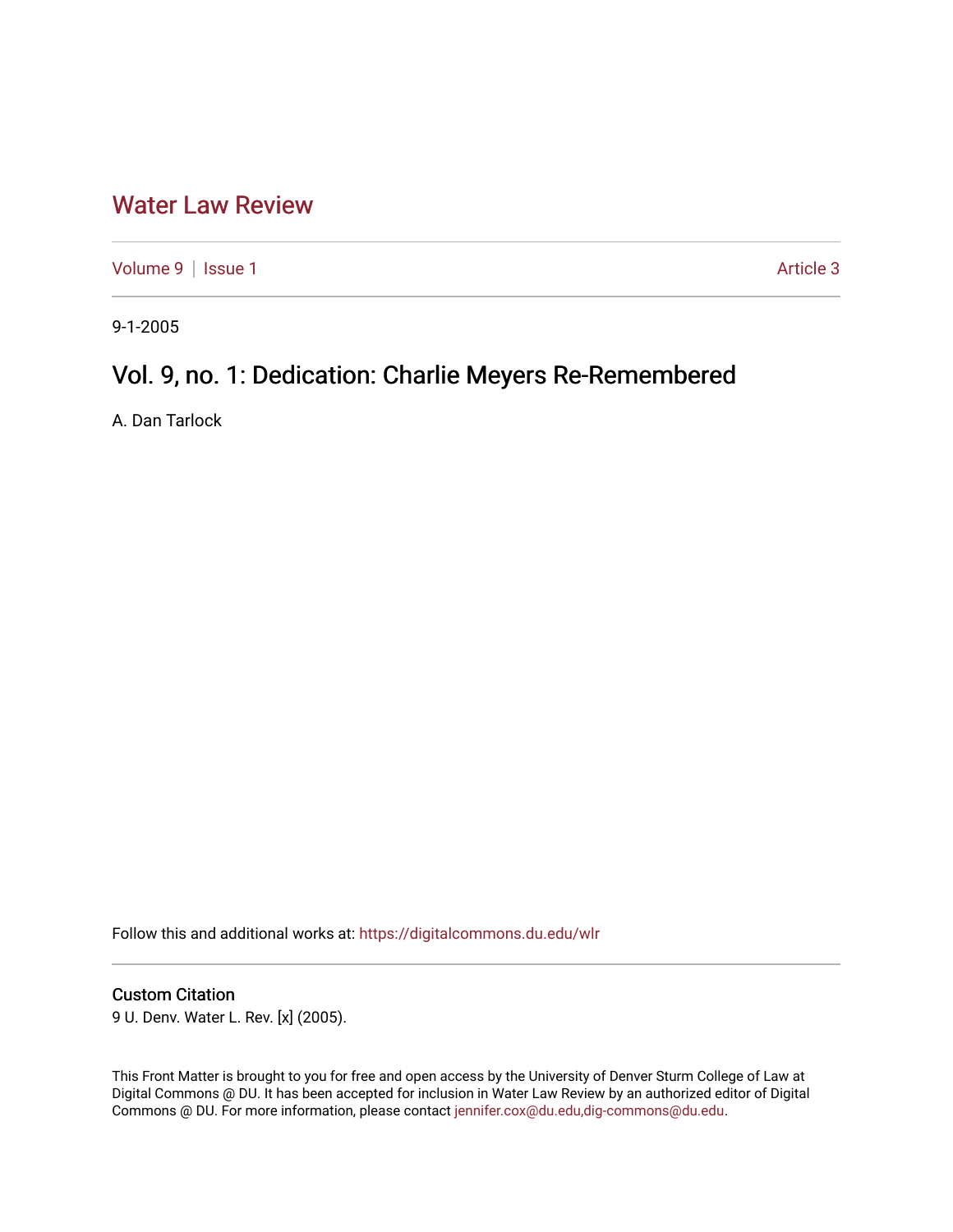

CHARLIE MEYERS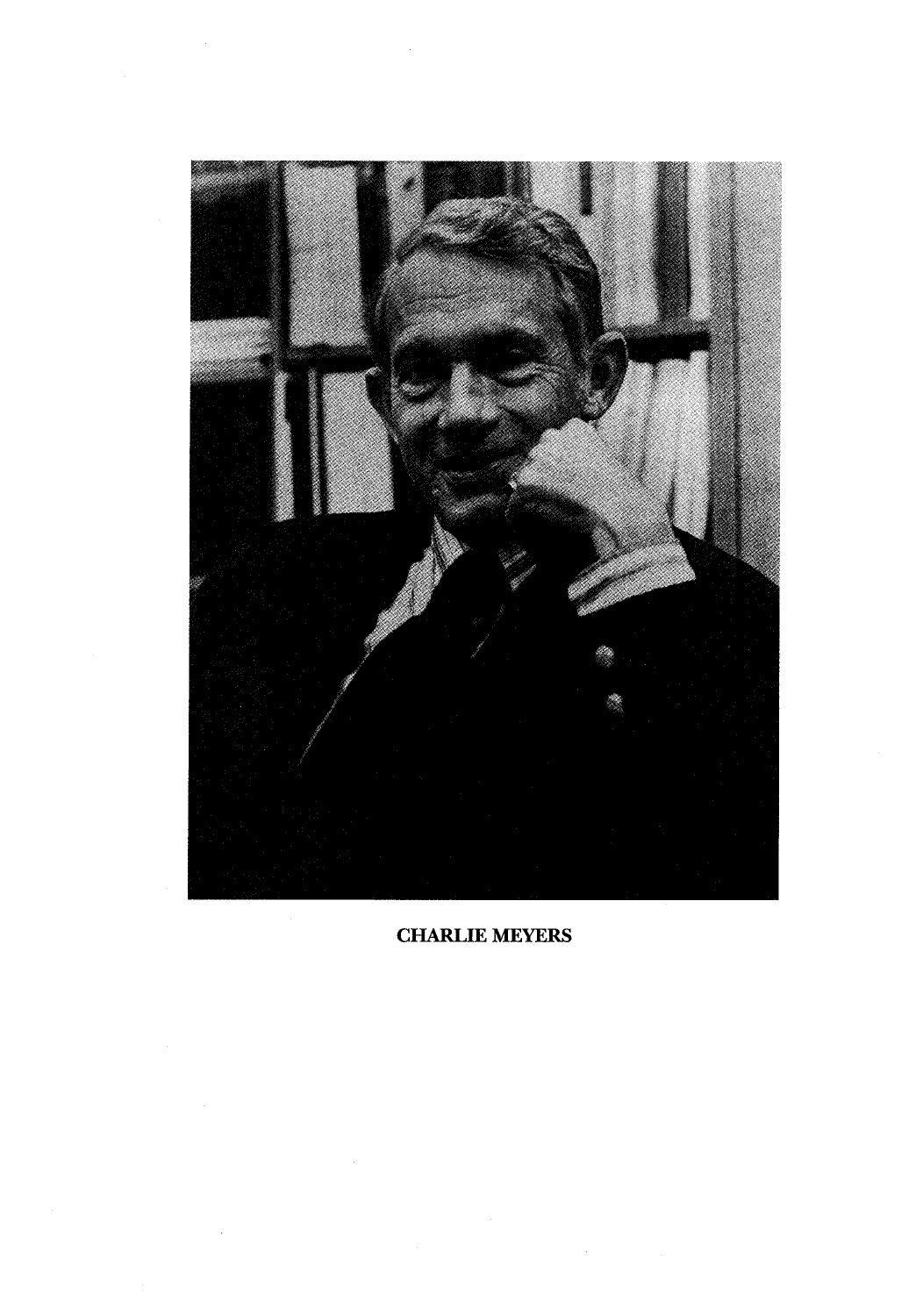### **CHARLIE MEYERS RE-REMEMBERED**

#### DEDICATION BY A. DAN TARLOCK<sup>1</sup>

It is a pleasure and honor to provide this dedication to the late Charles Jarvis Meyers, who was my teacher, great friend, mentor and casebook collaborator for some 25 years. When Charlie died in 1988, there were several tributes to his long, varied and exceptionally distinguished career,<sup>2</sup> but the *Water Law Review's* decision to honor his memory provides both an occasion to introduce Charlie to a new generation of water lawyers and professionals and to reflect on his intellectual legacy with the benefit of the passage of time. Charlie's scholarship and persona remain a vivid presence to those of us who came of age professionally in the 1960s and 1970s. A picture of him staring straight ahead with his steely, penetrating gaze sits on the bookshelf next to my computer desk and constantly reminds me to rethink and to revise whatever I have just written.

Charlie was the leading water scholar of the generation that followed the late Dean Frank Trelease. His professional career included prestigious academic appointments, extensive public service and private practice. He taught at the universities of Texas, Minnesota and Columbia before coming to Stanford in 1962. He remained on the faculty for twenty years becoming the Charles A. Beardsley Professor of Law and ultimately the Dean and Richard E. Lang Professor. In 1981, after a very successful deanship, he moved to Denver where he practiced natural resources law with Gibson, Dunn and Crutcher until his death. When he died in July of 1988, just short of his sixty-third birthday, he was serving as the Special Master in *Texas v. Mexico* and hard at work on the damages phase of the litigation after the Supreme Court affirmed his finding that New Mexico had breached her compact obligations to Texas.'

This skeletal recitation of some of the highlights of his professional life does not do justice to either his formidable intellect or the force of his character. He was a true Texan; he wasn't larger than life itself but an example of life lived to the fullest. He both challenged and charmed almost everyone (except the late and equally formidable New Mexico State Engineer Steve Reynolds) who had the privilege to know and work with him. In Charlie, the Apollonian and Dionysian came

<sup>1.</sup> Distinguished Professor of Law, Chicago-Kent College of Law, A.B. 1962, LL.B. 1965, Stanford University.

*<sup>2.</sup> See, e.g.,* A. Dan Tarlock, *Tribute,* 29 NATURAL REsoURcESJ. 328 (1989).

<sup>3.</sup> This chapter in Charlie's life is beautifully detailed in Chapter 7 of EM HALL, **HIGH AND** DRY: THE TEXAS-NEw MEXICO **STRUGGLE** FOR THE PECOS RIVER (2002).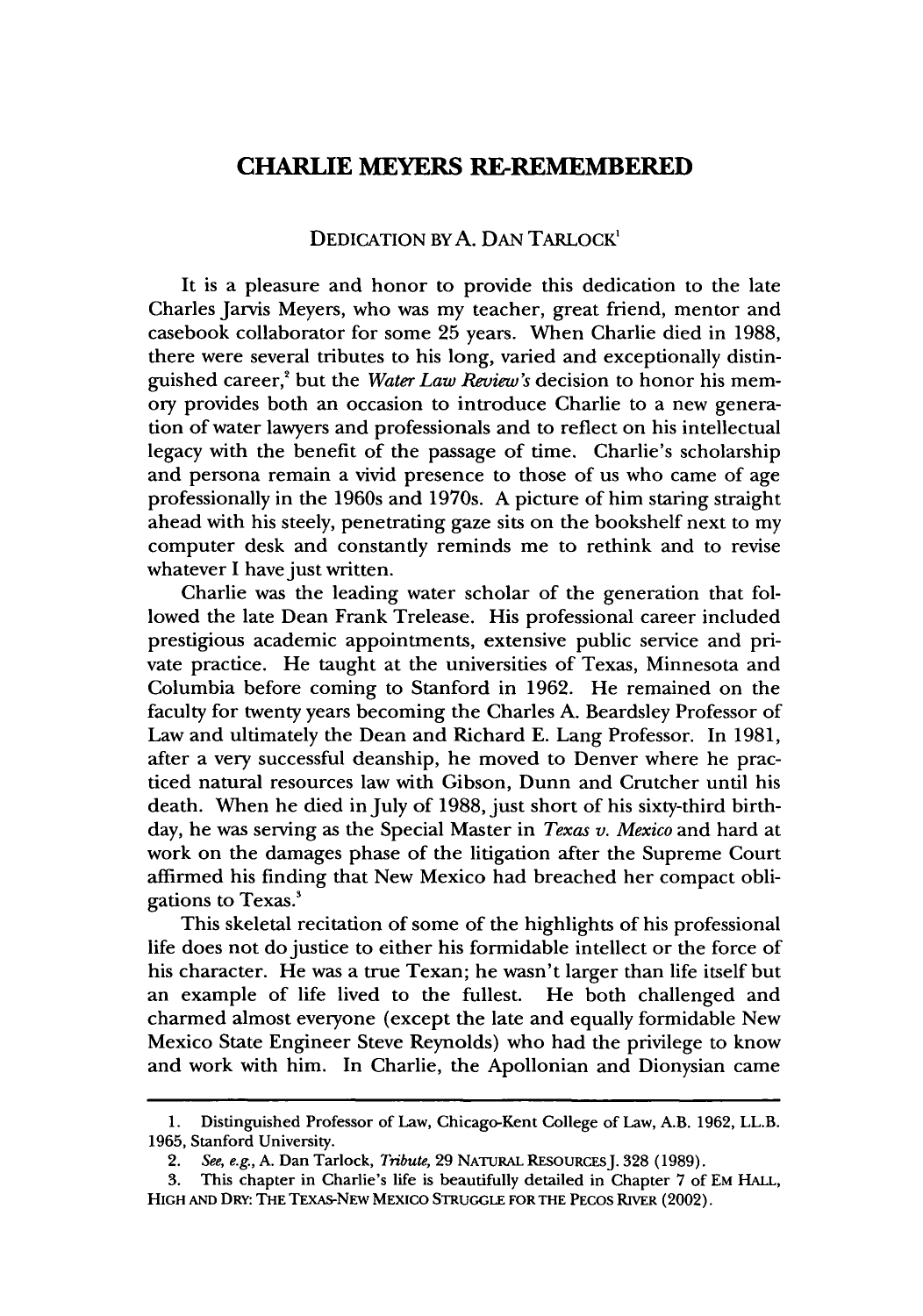together, not in some kind of ideal balance, but in constant release of energy that never ceased to dazzle and awe.<sup>4</sup> One of Charlie's great passions was opera, and he and his wife, Pamela, played a major role in launching Opera Colorado. Mozart was his idol and his prose had a Mozartian sparkle, clarity and depth.<sup>5</sup> But, he could also direct the cold fury of a Verdi baritone to those whose prose, and the ideas behind it, did not measure up to his high standards.

Charlie's enduring contribution to water law is his formulation and promotion of two of the central ideas that continue to inform and influence western water law. On balance, one, state water allocation primary, is somewhat fading in importance while the other, the need to encourage the transferability of water rights, is increasing. His federalism views were formed in the epic *Arizona v. California* litigation. Shortly after moving from the University of Minnesota to Columbia, he became the law clerk to retired federal Judge Simon Rifkind who had just been appointed the Special Master in *Arizona v. California.* The Court agreed with the Master's Report on crucial issues such as the existence of non-Indian federal reserved water fights, the then unprecedented power of Congress to apportion interstate rivers and the use of the practical irrigable acreage standard to measure *Winters* rights.<sup>6</sup> However, in his masterful analysis of the opinion,<sup>7</sup> Charlie was extremely critical of the Court's holding that state law did not control the distribution of Boulder Canyon Project water within state lines, and he remained a strong advocate of the principle that there should be a strong, but not conclusive, presumption of state rather than the reflexive federal water allocation primacy then in vogue with the post-New Deal Supreme Court.

Chief Justice Rehnquist adopted Charlie's theory view of federalism in 1982' in an opinion that reversed several decades of reflexive deference to federal authority. The western states cling to state allocation primacy, but its importance is fading for reasons that Charlie could not fully anticipate. First, the doctrine is not well suited for the implementation of environmental statutes such as the Clean Water Act and the Endangered Species Act put in place in the 1970s. These statutes do not contain explicit statutory deference to state allocation primacy and have been interpreted to preempt state water rights. Second, the reclamation era has ended and the era of reallocation and restoration has

<sup>4.</sup> This attempt to capture Charlie's expansive personality is a slight modification of part of the tribute that I was privileged to deliver at a memorial service in the Stanford Memorial Church on September 22, 1988. The partial text appears in STANFORD LAWYER, Vol. 23, No. 1, Fall 1988 at 83.

<sup>5.</sup> **I** made some headway expanding his horizons to Wagner and late Richard Strauss.

<sup>6.</sup> Arizona v. California, **373** U.S. 546 (1963).

<sup>7.</sup> Charles J. Meyers, *The Colorado River*, 19 STAN. L. REV. 1 (1966).

<sup>8.</sup> California v. United States, 438 U.S. 645 (1978).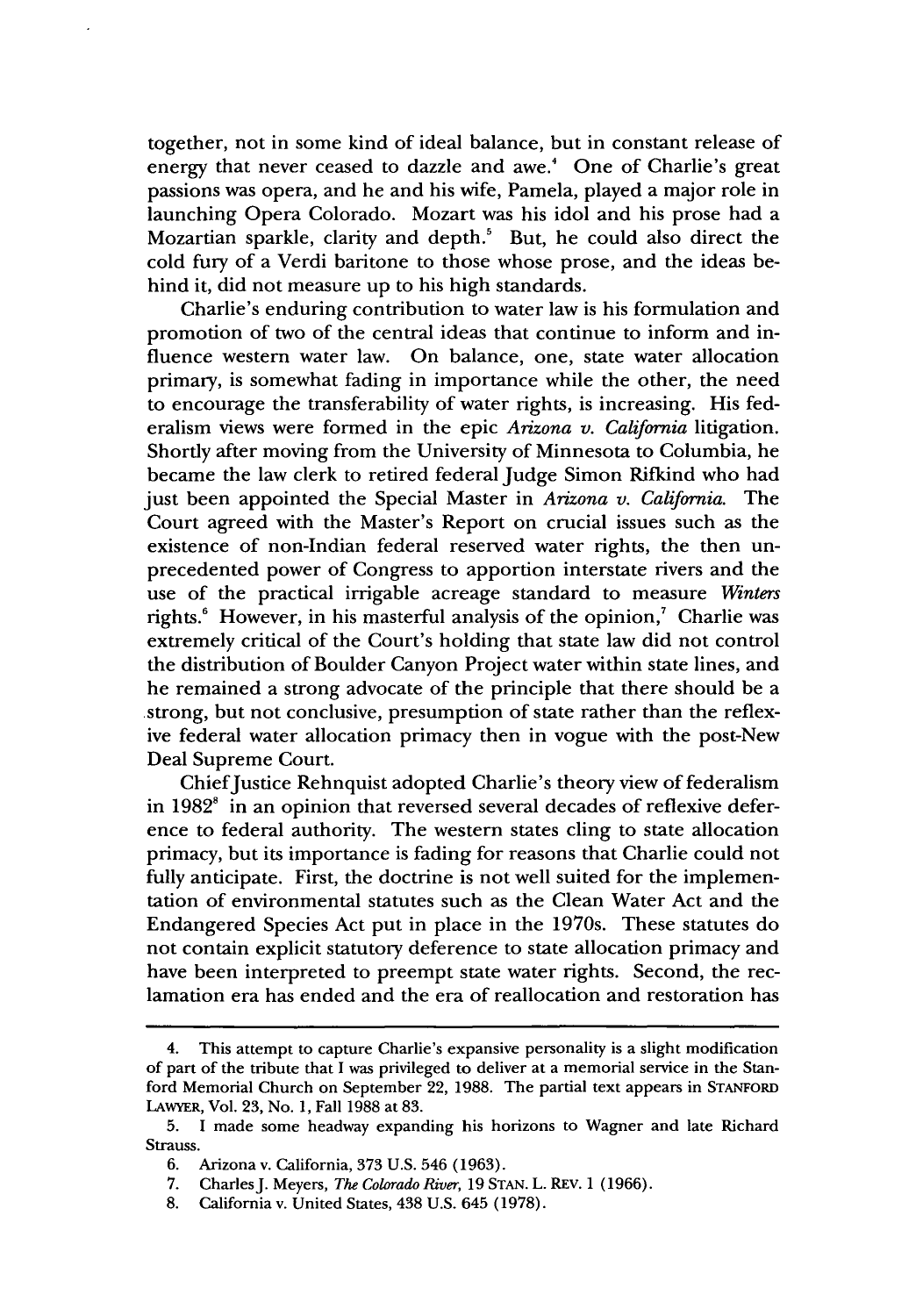begun. As a result, the federal government's role in water allocation, while still powerful in selected instances, is rapidly declining. Government no longer has the fiscal clout and thus power that it once enjoyed, and as water resource project funding has declined over the past thirty years, $\alpha$  the resource agencies lack a coherent vision to replace the dream of an irrigated Eden in the West, which drove the Reclamation Era.

Charlie's other major contribution remains vital and relevant to today's water allocation issues. He was a crucial participant in the tectonic shift in western water policy from dam building to markets and fish habitat protection. Until the 1960s, the idea that the federal government should construct large, subsidized regional water projects was taken as a given, despite the grumblings of a few renegade economists that the policy was of dubious efficiency and anti-dam conservationists such as Bernard de Voto and Wallace Stegner. It was also assumed that much of the inner-mountain West would remain a commodity production economy where water would be perpetually used at the place of original application. The rise of the environmental movement and the election of Richard Nixon in 1968 signaled the sunset of the Reclamation Era and the dawn of the era of reallocation and riverine restoration. The exponential population growth of in most of the western states, except the harsh High Plains, has transformed the region into a series of urban archipelagoes. In the process, the old assumption about water development as the driver of regional growth has been shattered and we have begun the era of reallocation and river restoration.

Charlie was an early and committed believer in the analytical power of economics to promote rational water management. He cast his cold, keenly analytical eye on the many inefficiencies in water allocation from subsidized federal water deliveries to the amount of water consumed by low valued crops. He consistently argued that water rights should be made as certain as possible to promote transfers. This faith is the central premise of his most important legacy to water law and resources management, the Final Report of the National Water Commission, which endorsed the greater use of water transfers, increased environmental protection and tighter economic review of new projects.

Congress created the Commission in 1968 in partial response to fears that large transbasin diversions, especially from the Columbia, might be authorized to supply California and the arid southwest. Ade-

<sup>9.</sup> See WESTERN WATER POLIcY REvIEw ADVISORY COMMISSION, WATER IN THE WEST: **CHALLENGE FOR** THE NEXT CENTURY **2-33-** 2-38 (1998). This report contains the reasons why the presumption of state supremacy no longer reflects reality but omitted the recommendation of many consultants and witnesses that the presumption be abandoned.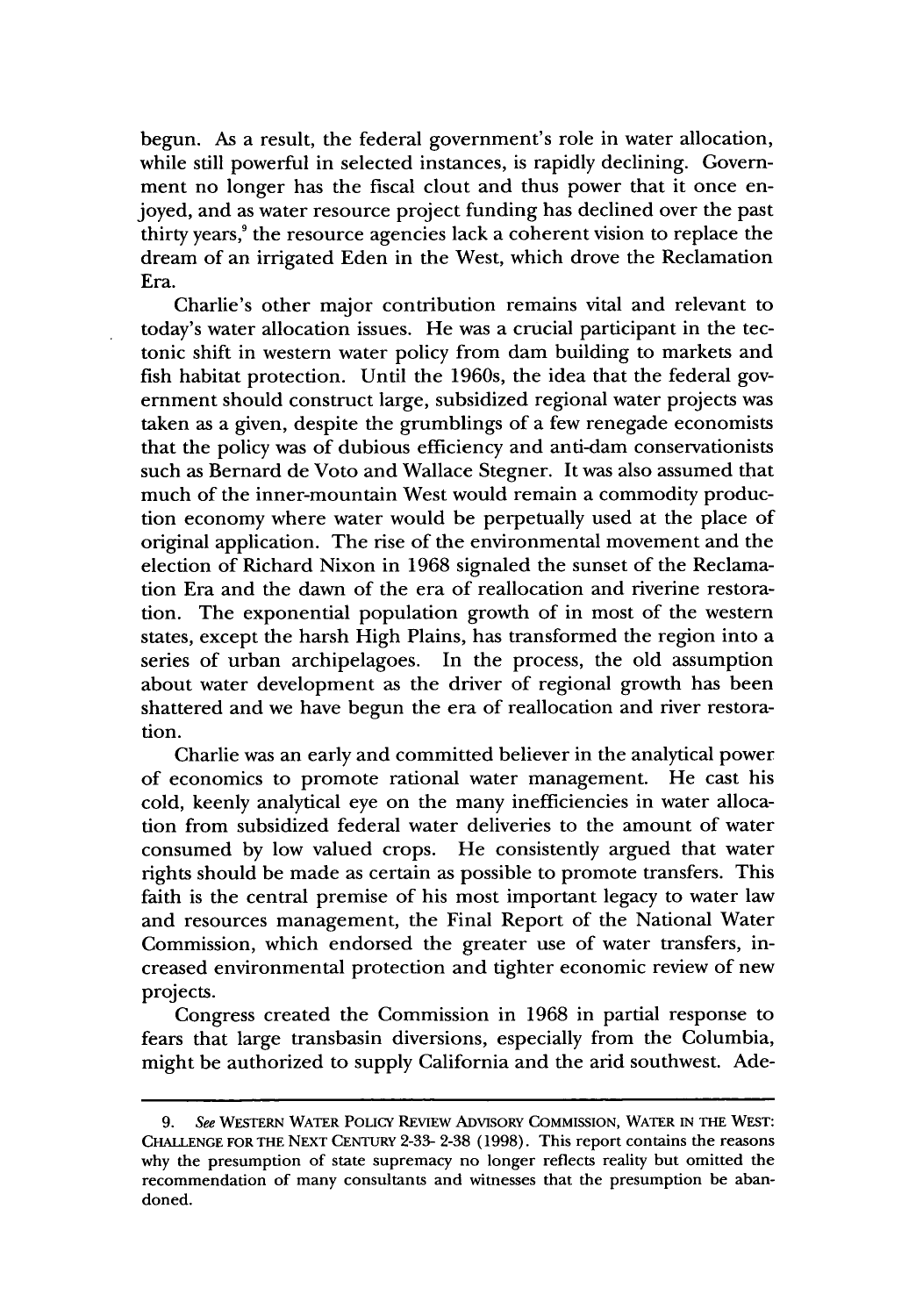quately funded, staffed with the most knowledgeable water professionals and allowed to operate free from political interference, the Commission's comprehensive survey of all aspects of water management, *Water Policies for the Future,* remains the standard against which all future studies must be measured. Unfortunately, the report's message was a casualty of Watergate. Events such global warming and the ever shrinking federal government have overtaken many of the Report's specific recommendations, but many remain as relevant as they were in 1973 and no assessment of water policy since that time has been able to.

Charlie served as an Assistant Legal Counsel, but his influence runs through the report and it remains essential reading. The chapter on water and the economy gently but firmly rejected the then prevailing theory that water development was essential to regional growth. Instead, it concluded that "in the future, policies for water development must be increasingly subordinated to other government policies, including land use, energy, environmental protection, and food and fiber production."<sup>10</sup> Charlie made major contributions to Chapter 7 which recommended the use of marginal rather than average cost pricing for municipal supplies and full cost rather than ability to pay pricing for irrigation water." The report had earlier rejected the case for subsidized Bureau of Reclamation deliveries for new projects<sup>12</sup> and recommended greater use of water transfers. A classic Charlie sentence provided a concise rationale for the termination of federal river basin planning programs that occurred in the Reagan Administration: "Water planning sometimes appears to be an end in itself."<sup>3</sup> He was able to apply the need for greater certainty and more transfers when he was appointed the Vice Chair of Government Jerry Brown's Governor's Commission to Review California Water Rights Law in 1977." The Staff Director, the distinguished California water rights scholar, Harrison Dunning, recently described the Report in a way that shows Charlie's influence. The Commission was assigned six topics, but "[t]he text of that report departed from the six topic format **...** in that the substantive material was organized under the four headings of 'greater certainty,' 'improving efficiency' (which included voluntary transfers), 'protection of instream uses,' and 'effective management of groundwater resources."<sup>15</sup>

<sup>10.</sup> NATIONAL WATER COMMISSION, WATER **POLICIES FOR** THE FUTURE 39 (1973).

<sup>11.</sup> *Id.* at 227-314.

<sup>12.</sup> *Id. at* 147.

<sup>13.</sup> *Id. at* 366.

<sup>14.</sup> An exhaustive analysis of the Commission's report and its impact on California law can be found in *Symposium on the 25<sup>th</sup> Anniversary of the Report of the Governor's Commission to Review California Water Rights Law,* 36 McGEORGE L. REv. 1 (2005).

<sup>15.</sup> Harrison C. Dunning, *The Governor's Commission: Success or Failure,* 36 McGEORGE L. REv. 17, 20 (2005).